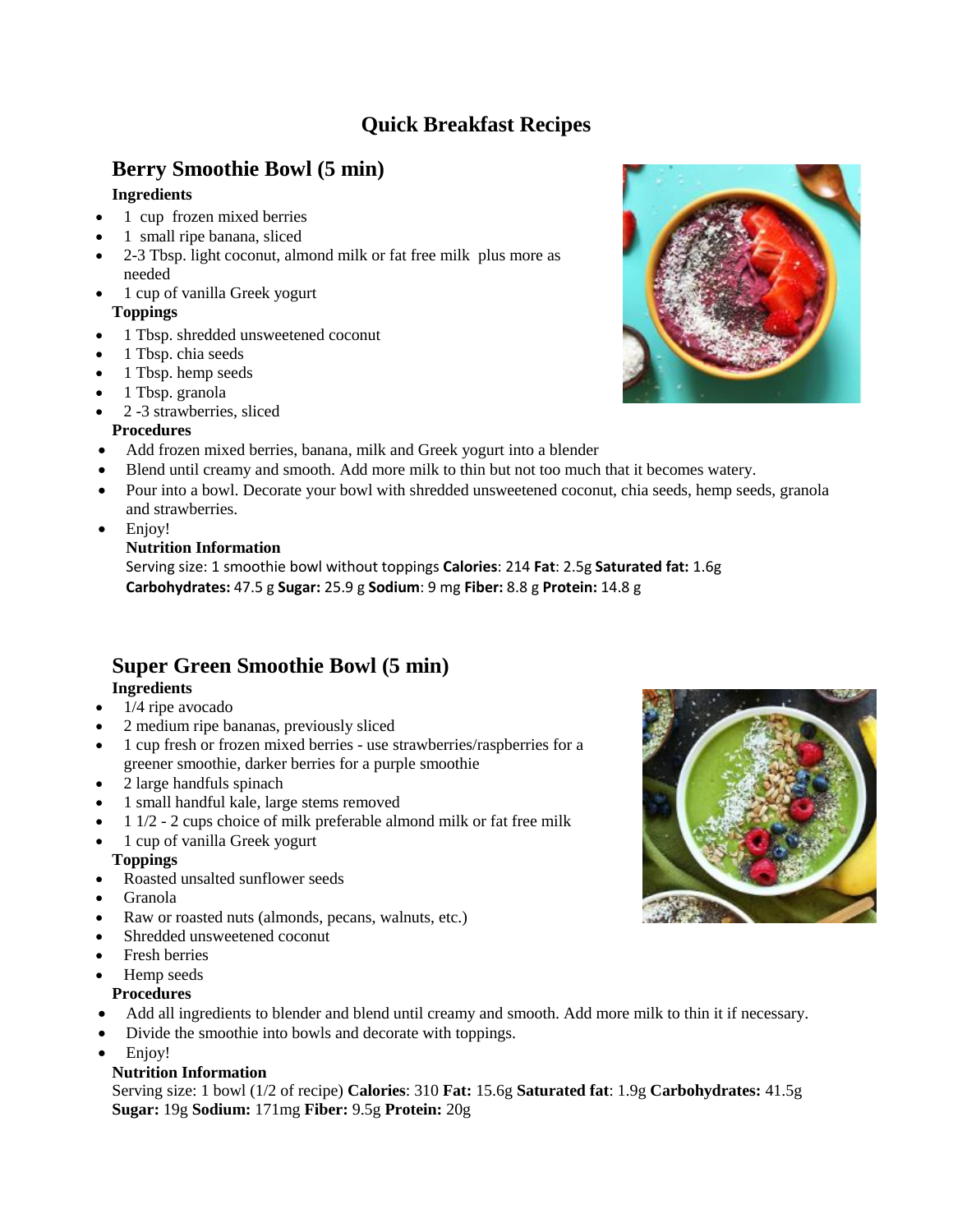# **Feta kale Egg Toast Ingredients**

- 2 slices multigrain bread, for serving
- 3 tsp. olive oil, divided
- 3 cups chopped or tear kale, stems removed
- $\bullet$  1 tsp. minced garlic (2 cloves)
- $\bullet$  1/8 tsp. salt, plus additional for seasoning
- $\bullet$  1/8 tsp. pepper, plus additional for seasoning
- $\bullet$  1/8 tsp. red pepper flakes
- $\bullet$  2 large eggs
- 2 ounces feta cheese, crumbled

# **Procedures**

- Toast bread in toaster
- Heat 2 teaspoons olive oil in a large skillet over medium heat. Add kale, stir to coat, then cook, stirring occasionally, until the kale begins to soften, about 5 minutes. Add garlic, 1/8 teaspoon salt, 1/8 teaspoon pepper, and red pepper flakes. Stir and cook 1 additional minute. Remove from heat, stir in the feta cheese, then cover to keep warm.
- In a small skillet, heat the remaining teaspoon olive oil over medium heat. Gently crack eggs into skillet and sprinkle with a little extra salt and pepper. Cook until whites are nearly set, about 1 minute. Cover skillet, remove from heat, and let stand until whites are set but yolks are still soft, about 3 minutes.
- To serve: Place half of the kale on top of each toast, then top with a fried egg. Serve immediately.

# **Avocado, strawberry and chia toast.**

### **Ingredients**

- 1 sliced of whole wheat bread, toasted
- ½ an avocado
- 2 strawberries, thinly sliced
- 1 tsp. chia seeds
- 1 tsp. honey

### **Procedures**

- Toast bread in toaster
- Smash avocado and spread smashed avocado on top toast. Add sliced strawberries and chia seeds to the toast. Drizzle honey on top the toast.
- Enjoy!

# **Apple cinnamon & peanut butter toast.**

### **Ingredients**

- 1 sliced of wheat bread or multigrain bread
- 1 Tbsp. peanut butter
- ½ apple, sliced
- ½ tsp. cinnamon
- 1 Tbsp. granola
- $\frac{1}{2}$  /Tbsp. pecan halves
- ½ Tbsp. Crushed pistachios
- 1 tsp. honey

### **Procedures**

- Toast bread in toaster.
- While the bread is toasting slice the apple into thin slices.
- Top the slice of bread with peanut butter, then apple slices, cinnamon, granola, pecans, pistachios and honey.
- Enjoy!





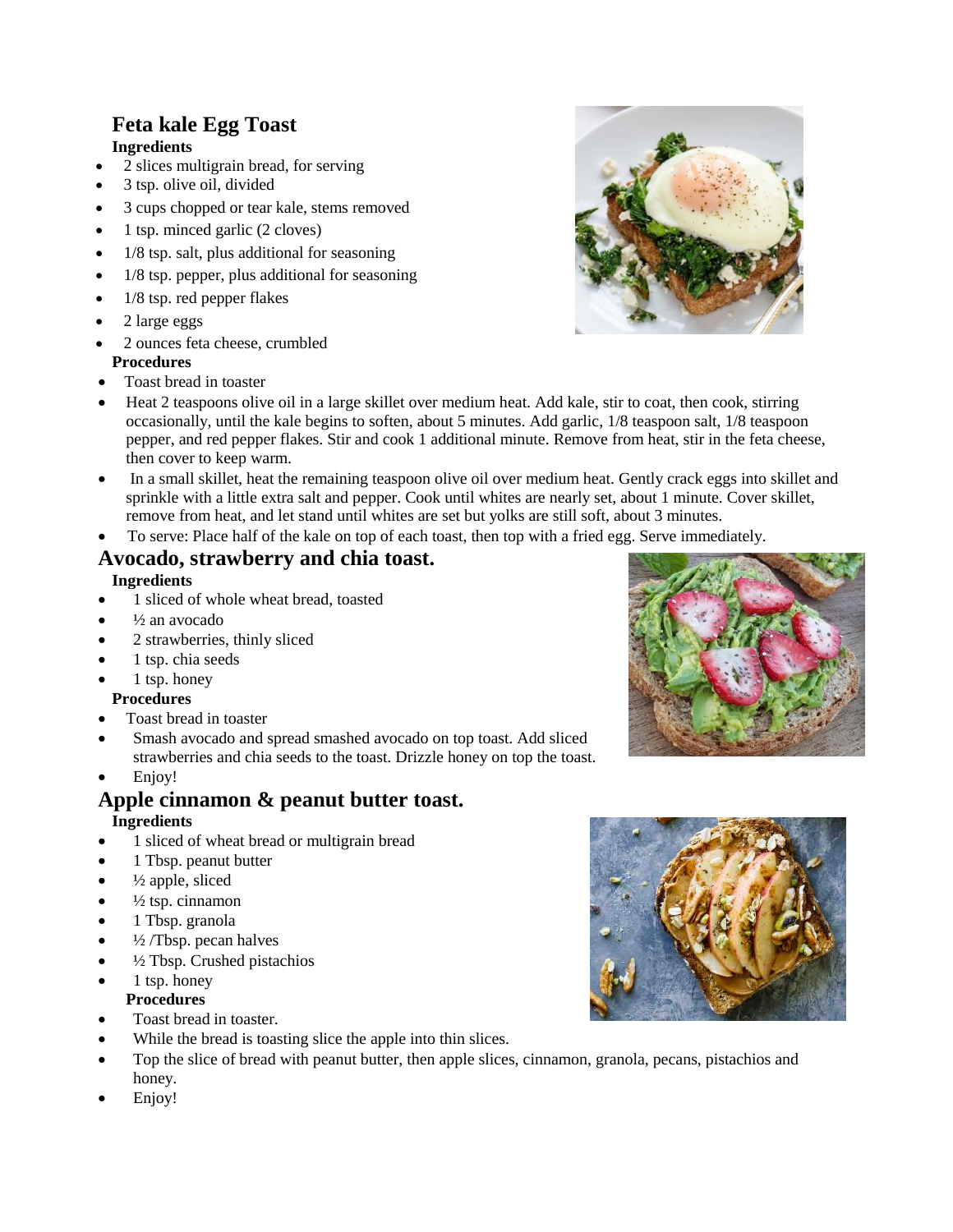# **Overnight oats berry chia seed.**

## **Ingredients**

- ½ cup fresh berries such as strawberries, blueberries or raspberries, chop strawberries.
- ½ tsp. vanilla extract.
- $\bullet$  1 ½ tsp. chia seeds.
- $\frac{1}{2}$  cup oats
- 1 cup almond milk or milk of choice
- ½ cup vanilla or plain Greek yogurt.
- $\bullet$  1 Tbsp. honey **Procedures**
- Add oats, almond milk, yogurt, honey, berries, chia and vanilla extract into a jar or bowl.
- Stir and then cover. Refrigerate overnight.
- Next day, thin it with more almond milk if desired, add more berries as toppings.
- Enjoy!

# **Overnight oats banana almond flax Ingredients**

- 1 small ripe banana, mashed
- 1 Tbsp. creamy almond butter
- 1 Tbsp. ground flax seeds
- Optional 3 drops almond extract (pour it in the lid first so you don't add too much)
- $\bullet$   $\frac{1}{2}$  cup oats
- 1 cup almond milk or milk of choice
- ½ cup vanilla or plain Greek yogurt.
- 1 Tbsp. honey
- Optional sliced almonds **Procedures**
- Add oats, almond milk, yogurt, honey, banana, almond butter, flax seeds and almond extract if desired intro a jar or bowl.
- Stir and then cover. Refrigerate overnight.
- Next day, thin it with more almond milk if desired, add sliced banana and sliced almonds as toppings.
- Enjoy!

### **Chocolate overnight oats Ingredients**

- 2-3 tsp. cocoa powder, to taste
- 1 Tbsp. creamy peanut butter (optional)
- $\bullet$   $\frac{1}{2}$  well ripened banana, mushed
- $\bullet$   $\frac{1}{4}$  tsp. vanilla extract
- ½ Tbsp. mini chocolate chips for topping (optional)
- 1 Tbsp. shredded toasted coconut, for topping (optional)
- $\bullet$   $\frac{1}{2}$  cup oats
- 1 cup almond milk or milk of choice
- $\frac{1}{2}$  cup vanilla or plain Greek yogurt.
- $\bullet$  1 Tbsp. honey

### **Procedures**

- Add oats, almond milk, yogurt, honey, cocoa powder, peanut butter, banana, and vanilla extract into a jar or bowl
- Stir and then cover. Refrigerate overnight.
- Next day, thin it with more almond milk if desired. Add toppings if desired.
- Enjoy!